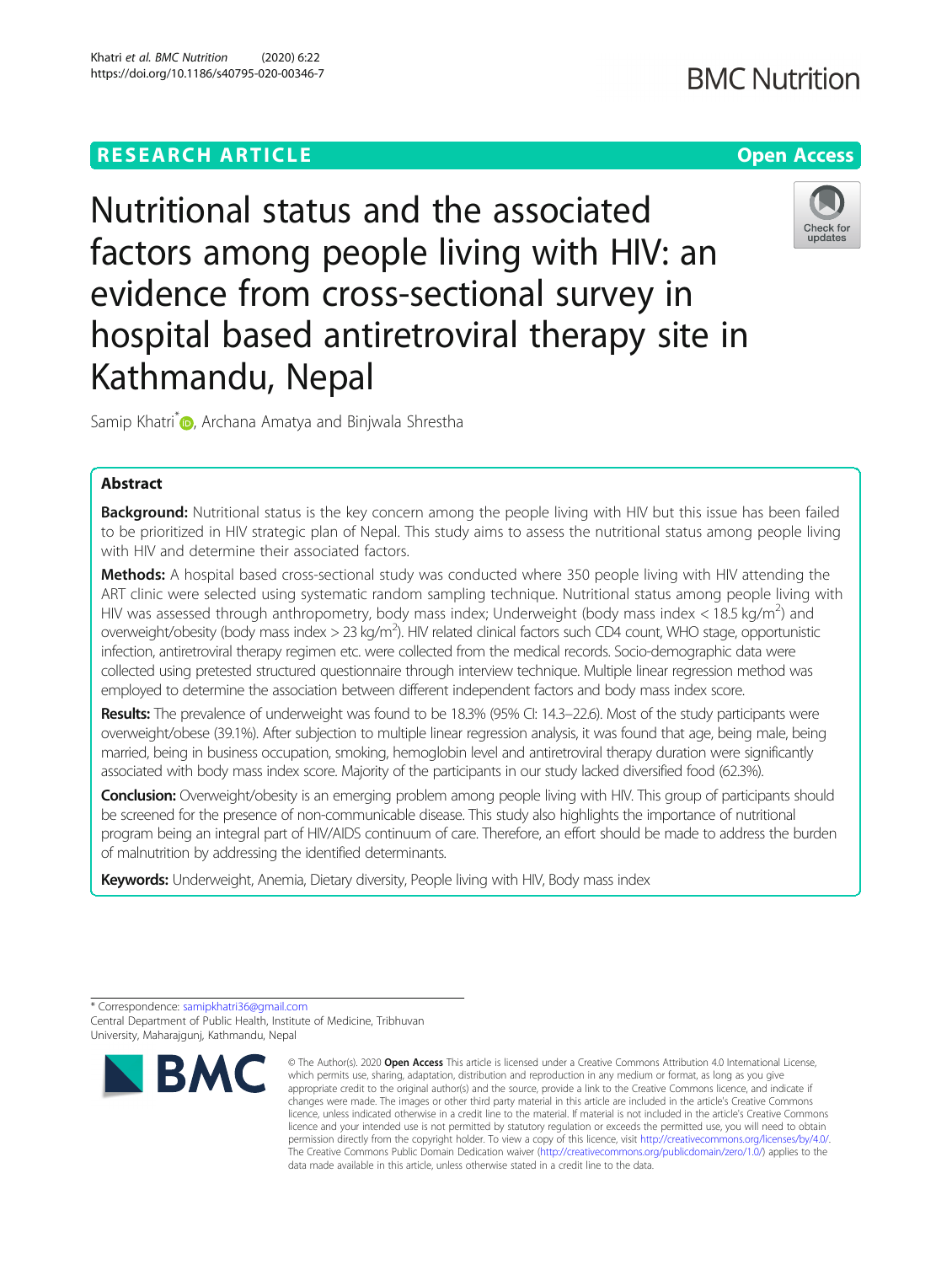# Background

According to the global HIV statistics 2017, the number of people living with HIV around the world was about 36.9 million. Meanwhile, 21.7 million people living with HIV had access to ART, up from 17.1 million in 2015 and 8 million in 2010. As the result HIV/AIDS related deaths have fallen by 51% since the peak in 2004 [\[1](#page-11-0)]. In Nepal, the estimated number of people living with HIV as of December 2016 was 32, 735 [\[2](#page-11-0)], but lacks the information regarding their vulnerability to malnutrition.

The imbalance between the cellular supply of nutrient or energy and the body's requirement for it to ensure proper growth, development and maintenance of specific functions results in malnutrition  $[3, 4]$  $[3, 4]$  $[3, 4]$ . Malnutrition is one of the major problems among those infected with HIV/AIDS. Various studies have shown that HIV infection, food insecurity and malnutrition are intricately linked to each other. In the absence of proper nutrition and treatment, HIV infection can lead to malnutrition which in turn impairs the immune system thereby progressing HIV to AIDS [\[5](#page-11-0)]. Underweight is a condition where macro and /or micronutrient supply are below the minimum dietary requirement which eventually leads to changes in body composition and diminished function [\[6](#page-11-0), [7](#page-11-0)]. People living with HIV (PLHIV) with undernourishment manifests different conditions such as weight loss, muscle wasting, compromised immune system, micronutrient deficiency etc. and hence susceptible to the opportunistic infection [\[5](#page-11-0)].

National nutrition policy and strategy of Nepal although addresses the measures regarding nutrition such as breastfeeding by HIV positive mothers, it remains silent on the matter regarding the nutritional care of PLHIV. It does not consider PLHIV as nutritionally vulnerable group [[8\]](#page-11-0). National demographic health survey provides data in the area of maternal and child health, nutrition and HIV/AIDS related knowledge and behavior. It is not particularly disaggregated in the matter regarding nutritional status of PLHIV [[9\]](#page-11-0). The only hospital-based study conducted in 2013 in Nepal showed the prevalence of underweight among PLHIV to be about 20% [\[10\]](#page-11-0). Very few studies have been conducted to assess the nutritional status among PLHIV in context of our country. The prevalence of underweight is found to be quite different in similar studies done in various parts of world especially in the African country [[11\]](#page-11-0). In one review paper, approximately 40–44% adult wasting and 59% of child malnutrition were reported [[12\]](#page-11-0).

A healthy balanced diet can improve the nutritional status of person with HIV/AIDS or delay the progression of HIV to AIDS but cannot cure or prevent the infection, though it helps to maintain normal body weight and fitness. Healthy balanced diet can optimize the immune system and thus improves the body's ability to protect itself from the opportunistic infection [\[13\]](#page-11-0). Most of the PLHIV in resource limited settings are deprived from access to optimal quantities of well-balanced diet [[11,](#page-11-0) [14](#page-11-0)]. Though the availability of highly effective antiretroviral therapy and Cotrimoxazole prophylaxis has potential to reduce the risk of morbidity, increase the life expectancy and halt the course of HIV infection; lack of adequate funding, treatment, care, support system and poor nutrition has contributed to higher morbidity and mortality of PLHIV in developing countries [\[15](#page-11-0)].

The Constitution of Nepal guarantees basic health services free of cost to Nepali citizens. As HIV control is one of the high-priority national development program, the National HIV Strategic Plan 2016–2021 carries the ethos of this constitutional provision to guarantee access to basic health services as a fundamental right of every citizen. Hence as a part of basic health service, ART services are provided free of cost to PLHIV which enables them to lead a healthy life (i.e. significant weight gain and increased CD4 count) which is possible only through viral suppression and adequate nutrient supple-mentation [[16](#page-11-0)–[20](#page-11-0)].

Manifestations of chronic HIV infection coupled with long term ART regimen include dyslipidemia, insulin resistance, cardiovascular disease, stroke and diabetes especially among those who are overweight [[21](#page-11-0)–[23](#page-11-0)]. Hence, it might be essential that those who are on higher risk of non-communicable disease should undergo dietary management [\[24\]](#page-11-0). An evidence from different study also suggests that undernourished PLHIV are 2–6 times more likely to die within the first 6 month of ART compared to those who have normal body mass index [\[25](#page-11-0)–[29\]](#page-11-0). This supports the idea that nutritional component should be the core of any HIV intervention program in Nepal if any ART treatment is to be successful.

HIV infection is also frequently associated with hematologic abnormality especially anemia. Anemia is also an important contributor to morbidity and mortality among HIV infected individuals. In different study settings, about 60–80% of the PLHIV in their late stage are affected by anemia, making it most common hematologic manifestation [[30](#page-11-0)].

The empirical evidence among PLHIV showed that being male [[31](#page-11-0)], residing in the rural areas [\[32\]](#page-11-0), household income less than two US dollar per day [\[33](#page-11-0)], illiteracy and college or university level education [\[10](#page-11-0), [34\]](#page-11-0) were significantly associated with underweight. Moreover, the presence of gastrointestinal symptoms [\[34](#page-11-0), [35\]](#page-11-0), opportunistic infections [\[34,](#page-11-0) [36\]](#page-11-0), CD4 count [[10\]](#page-11-0), eating difficulty  $[31, 32, 37]$  $[31, 32, 37]$  $[31, 32, 37]$  $[31, 32, 37]$  $[31, 32, 37]$ , ART status  $[31]$  $[31]$  $[31]$ , current clinical condition [[37\]](#page-11-0), World Health Organization (WHO) stage  $[10, 34, 36]$  $[10, 34, 36]$  $[10, 34, 36]$  $[10, 34, 36]$  $[10, 34, 36]$  $[10, 34, 36]$  $[10, 34, 36]$ , duration of ART  $[31, 37]$  $[31, 37]$  $[31, 37]$  $[31, 37]$ , nutritional support and dietary diversity [\[36\]](#page-11-0), food security [\[10,](#page-11-0) [36](#page-11-0), [38](#page-11-0)],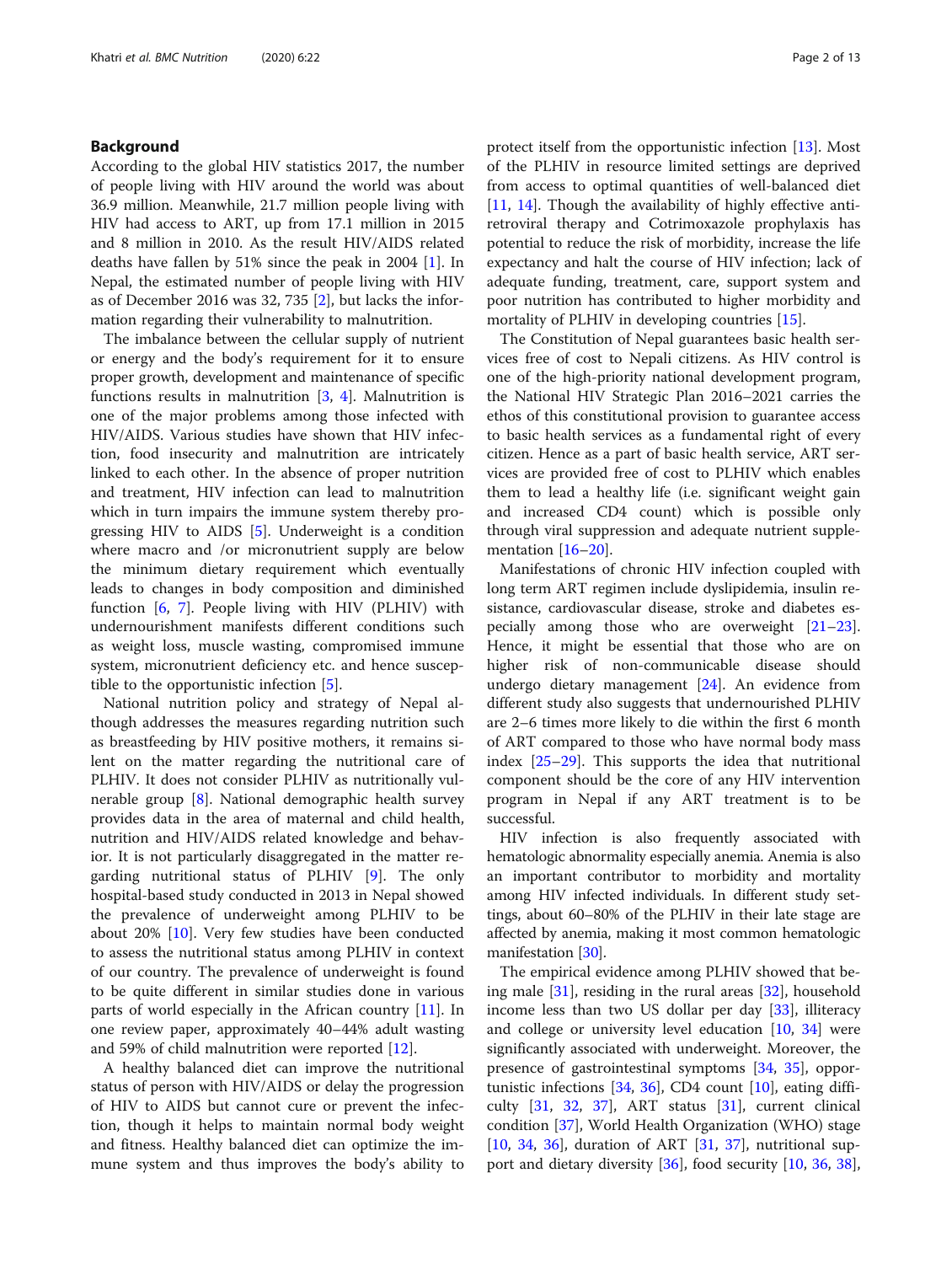and latrine availability [[39\]](#page-11-0) were reported as the determinants for underweight.

There is an urgent need for renewed focus on the use of resources for nutrition as a fundamental part of the comprehensive package of care at country level [\[31](#page-11-0)]. Recognizing the impact of nutrition on the progress of HIV/AIDS, the WHO has advocated that nutritional support to be integrated into national HIV/AIDS strategies [[40](#page-11-0)]. But unfortunately, it has not been tangibly strategized in Nepal.

Our study aims to assess the nutritional status and its associated factors among people living with HIV visiting ART site in Kathmandu. The outcome of this study would be the evidence identifying the potential risk factors of underweight, and overweight/obesity as well among PLHIV.

## Methods

#### Study design

A hospital based cross-sectional study design was used to assess the nutritional status and the associated factors.

# Setting of the study

According to National Centre for AIDS and STD Control 2017, there were total of 68 antiretroviral therapy sites throughout the country. Among these, 5 ART sites were present in Kathmandu district. Sukraraj Tropical and Infectious Disease Control hospital was purposively selected as a site for studying people living with HIV (PLHIV), as it is national referral hospital and receives patient from all over the Nepal for ART service and counselling. This can be comparatively more representative relative to other ART site. Study was done for the period of 6 month from July to December 2017.

## Study participants

ART register maintained at ART site of Sukraraj Tropical and Infectious Disease Control hospital was taken as sampling frame. Inclusion criteria for the study includes diagnosis of HIV at least 6 months prior to study period, age 18 years or more and has been under ART for at least a month. Those who were severely ill and pregnant women were excluded from the study.

#### Sample size and sampling technique

The sample size was calculated using the formula;  $n' =$  $Z^2$  p (1-p)/d<sup>2</sup> [[41](#page-11-0)]. Previous study done shows the prevalence of underweight in PLHIV ( $p = 46.8\%$ ) [\[42](#page-12-0)]. At 5% level of significance [Z value at 5% level of significance: 1.96 (two tailed), absolute precision  $(d) = 5\%$ ], the sample size calculated was 382. Assuming the non-response rate of 5%, our final estimated sample size for the study (n) was 400. Systematic random sampling technique was

employed to select the study participants. Our sample size (n') was 382 and as per the patient flow record (ART register), average number of PLHIV visiting Sukraraj Tropical and Infectious Disease Control hospital per day was 60. So sampling fraction  $(K) = 382/60$  i.e. 6.3 or 6. Therefore every 6th unit was selected.

# Data collection tools and procedures

Structured questionnaire was employed for data collection via face to face interview. The questionnaire was designed to capture socio-demographic, behavioral and anthropometric data. For BMI calculation, checking and recalibration of instrument was done for height and weight measurement. Mean of three measurement of each of the anthropometric parameter was taken and reported as final measurement. The body weight and height were measured by allowing the participant subject to light cloth and shoes taken off. Excess clothing like jacket, scarf etc was requested to remove during body weight measurement. For height measurement, participants were requested to stand erect, looking straight in the horizontal plane with feet together and knees straight. Blood sample was taken from the study participants who gave consent for the study in order to detect the hemoglobin level. Blood sample was drawn into vacutainer tube by experienced laboratory technician. Hemoglobin detection was done by using an instrument hematology analyzer (SLS method). HIV related clinical variables such as ART regimen, ART duration, CD4 count, WHO clinical staging, opportunistic infection was taken from the medical record of each of the participant. Data on these variables were collected during our study period i.e. at the time of data collection phase. The WHO clinical staging, obtained from the medical record was done by the chief consultant tropical medicine physician of the hospital. The economic status of the study participants was based on the Kuppuswamy's socioeconomic scale [\[43\]](#page-12-0). Dietary diversity of the PLHIV was calculated using standardized individual dietary diversity score tool adopted from FAO guideline [\[44](#page-12-0)].

The questionnaire was first prepared in English and then translated to Nepali language. The tools were pretested on 25 PLHIV (about 10% of total study participants) at ART site of Bir hospital. After pretesting, cohabiting option was removed from marital status variable; education and occupation of the head of the family of study participants was included, food eating frequency in dietary diversity questionnaire was changed from 5 times per day [i.e. breakfast, lunch, afternoon (snack), evening (snack) and dinner] to 4 times per day [i.e. breakfast, lunch, afternoon (snack), and dinner]. Both the face and construct validity of the questionnaire was assured. Face validity was assessed during pretesting and modifications were made to make the question more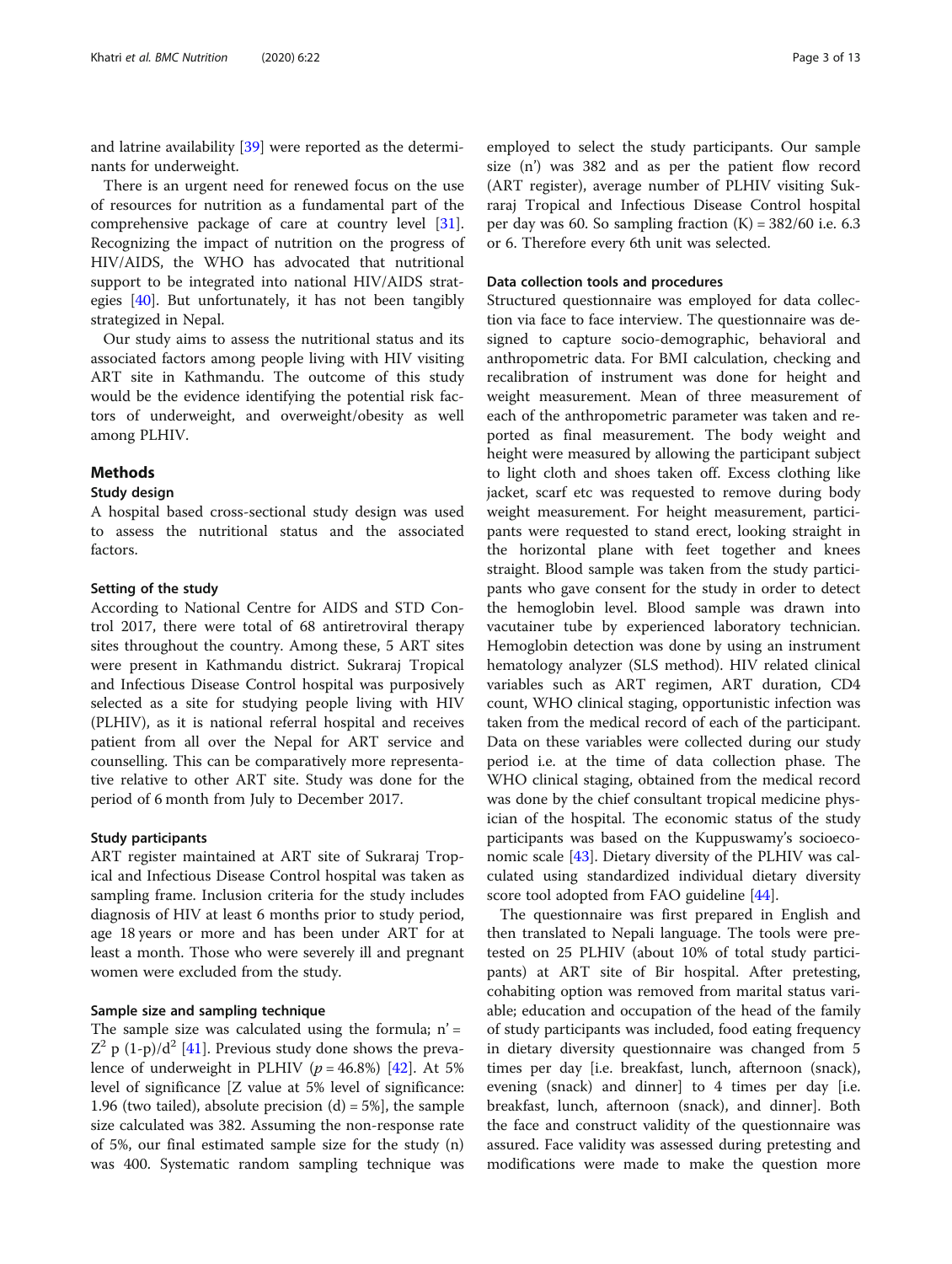understandable. Construct validity was ensured by making an accurate operational definition for each variable.

#### Study definitions

One of the continuous variable in our study i.e. age has been categorized into three levels with equally spaced intervals i.e. 18–34 year, 35–51 year and 52–68 years of age. Other continuous variables such as BMI, hemoglobin level, ART duration, CD4 count and dietary diversity score has been categorized based on external criteria such as WHO guideline, national guideline/protocols/ manuals etc. Nutritional status, which is main outcome variable was based on the body mass index as per Asian BMI cut off limit [\[45,](#page-12-0) [46](#page-12-0)]. BMI was calculated as weight (kilogram) divided by height squared (meter), and categorized as underweight (BMI < 18.5 kg/m<sup>2</sup>), normal (BMI 18.5–22.9 kg/m<sup>2</sup>), overweight (BMI 23.0–27.4 kg/m<sup>2</sup>) and obese (BMI  $\geq$  27.5 kg/m<sup>2</sup>). Ethnicity was categorized as privileged (upper caste and relatively advantaged janajatis) and underprivileged (dalits, disadvantaged janajatis, disadvantaged non dalit terai caste and religious minorities). Hemoglobin status was categorized as anemic and non-anemic based on WHO guideline [[47](#page-12-0)]. The dietary diversity score reflects the probability of micronutrient adequacy in the diet. The dietary diversity score was calculated by listing all the foods from among nine food groups (starchy staples, dark green leafy vegetables, vitamin A rich fruits and vegetables, other fruits and vegetables, organ meat, meat and fish, eggs, legumes, nuts and seeds and milk and milk products), that the study participants consumed over 24 h period be it outside or inside the home. The potential score range for individual dietary diversity is 0–9 and was calculated by summing the number of food groups consumed. Study participants received 1 point if they consumed food at least once during last 24 h period provided that food belonged to a particular food group and 0 point if they never consumed the food. The individual dietary diversity score (IDDS) in this study ranged from 1 to 7 with mean score i.e. mean (SD) being 4.22(1.04). The mean score was used as a cutoff point and those who consumed five and above food groups within 24 h period were considered as having high dietary diversity (diversified food) and those with IDDS below five i.e. consumed four and below food groups were considered as having low dietary diversity (undiversified food) [\[44](#page-12-0)]. ART regimen, which is the combination of three or more antiretroviral drugs for treating HIV infection was categorized as zidovudine and nonzidovudine based regimen. Zidovudine based regimen contains zidovudine drug among others in the combination.

Economic status of the study participants was assessed through Kuppuswamy socioeconomic scale which is based on the scoring of three variables i.e. education and

occupation of the head of the family of study participants and monthly family income of study participants. This tool is applicable in context of India but can be used in case of Nepal through certain modification by taking into account the national price indices, which was 362.3 (2015/2016). Socio-economic status was categorized as lower  $(< 5$ ), upper lower  $(5-10)$ , lower middle (11–15), upper middle (16–25) and upper (26–29) [[43](#page-12-0), [48\]](#page-12-0).

## Statistical analysis

Data collected from the study participants were entered into EpiData 3.1, with possible checks to avoid error. Data were imported into Statistical Package for Social Sciences (IBM statistics SPSS version 21.0 full version) and analysis was made further. Descriptive statistics was used to characterize the study participants regarding socio-demographic factors, HIV related clinical factors, dietary diversity and nutritional status using frequency, percentage, mean value (standard deviation) and median (range). All the continuous variables were tested for the normality before subjection to analysis (visual inspection of histogram, Kolmogorov-Smirnov test). Variables that were not normally distributed in our study (CD4 count, ART duration) were log transformed to approximate normal distribution. Dummy variables were created for those independent categorical variables that were categorized into more than two levels. The number of dummy variables created for a particular categorical variable is one less than the total number of response options for that categorical variable. A reference group for each of the categorical variable was decided before setting out for the dummy variable. All the diagnostic test regarding multiple linear regression assumptions i.e. absence of outliers, normality, linear relationship, absence of multicollinearity among independent variables was met. Univariate regression analysis of each independent variable was performed to test their degree of significant association with dependent variable (i.e. BMI score). Our multiple linear regression model was based on backward elimination technique with highest adjusted  $\mathbb{R}^2$  value. The significant predictive capacity of the model developed was assessed using ANOVA statistics. Regression coefficient (beta weights) and 95% CI was used to estimate the magnitude of association. P-value less than 0.05 were considered significant.

# Ethical consideration

Written consent of participants was taken (before interview, for assessing their medical records and drawing their blood sample) and the objectives of the study were explained. Confidentiality and privacy were maintained properly. Approval letter was taken from hospital authority (Sukraraj Tropical and Infectious Disease Control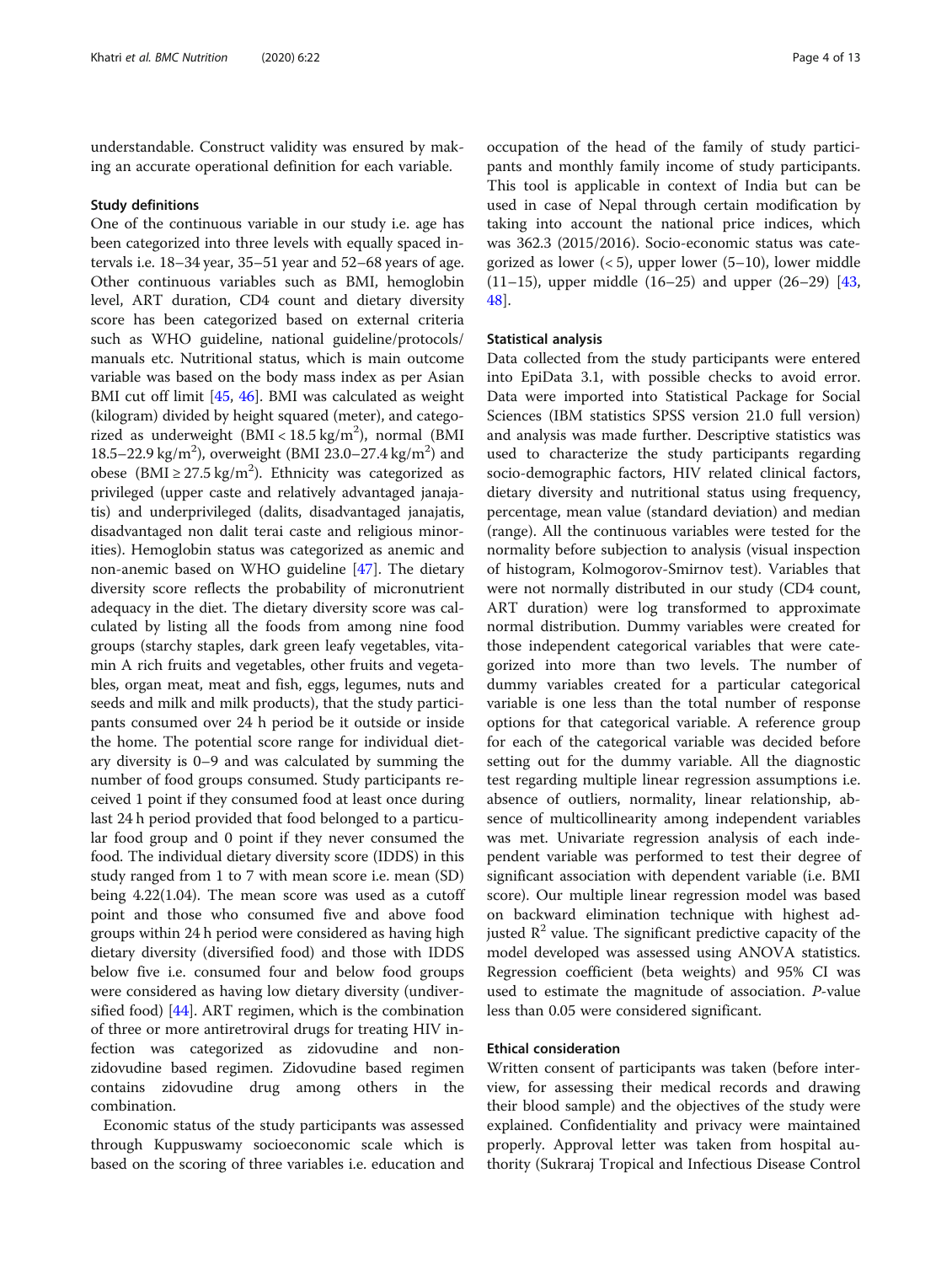Hospital) and Central Department of Public Health, Institute of Medicine to conduct the study. Ethical clearance was taken from Institutional Review Board, Institute of Medicine [Ref No. 83(6–11-E) 2/074/075].

# Results

# Total study participants in the analysis

Out of 400 estimated study population, only 350 were contacted and included in the study with the response rate being 87.5%. The data from the remaining 50 participants were not included in the analysis due to missing of the data points, declining to participate etc.

# Nutritional status of the study participants

Table 1 presents the proportion of study participants with different nutritional status. Our study revealed that only 18.3% of the study participant were undernourished with BMI being less than  $18.5 \text{ kg/m}^2$ . Furthermore, nearly 39% of the study participants were overweight or obese. About 43% of the study participants had a normal BMI.

#### Socio-demographic characteristics

Table [2](#page-5-0) depicts the socio-demographic characteristics of the study participants. Of the total sample analyzed, higher proportion (57.7%) of the study participants were from the age group 35–51 years. The mean age of the study participant was 38.9 years with standard deviation of 9.1 years and range from 18 to 67 years. Underweight was nearly two times higher among the study participants of age group 52–68 year (34.3%) compared to those of age group 18–34 year (16.8%) or 35–51 year (16.3%). Being overweight/obese was higher among 52–68 year age study participants (45.7%) compared to other study participants of different age group i.e. 18–34 year (37.2%) and 35–51 year (39.1%). Age of the study participants showed significant association with the nutritional status. Majority of the study participants were male (57.1%). Undernourishment was nearly as same in both male (18.5%) and female (18.0%). The prevalence of overweight/obesity was much higher in female (45.3%) as compared to that of male (34.5%). However, these differences were not significantly associated. Most of the study participant belonged to upper caste (45.4%), were married (69.1%), resided with family (87.1%) and belonged to upper lower socioeconomic class (56%). Married study participants showed highest prevalence of overweight/

**Table 1** Nutritional status of study participants ( $N = 350$ )

| Nutritional status |                 | N   | Percentage | 95% CI        |
|--------------------|-----------------|-----|------------|---------------|
| Underweight        | (BMI < 18.5)    | 64  | 18.3       | $14.3 - 22.6$ |
| Normal             | (BMI 18.5-22.9) | 149 | 426        | $37.7 - 48.0$ |
| Overweight         | (BMI 23.0-27.4) | 109 | 311        | $26.0 - 36.0$ |
| Obese              | (BMI > 27.5)    | 28  | 8.0        | $5.2 - 11.1$  |

obesity (43.0%) and lowest prevalence of underweight (14.0%) compared to other groups. The relationship between the marital and nutritional status was significantly associated. About 27.7% of the study participants were deprived from schooling. With respect to the occupation, one in every four study participants were involved in some kind of household activities. The prevalence of overweight/obesity was higher among those who were involved in business (53.6%) but was lower among labor (25.5%). Similarly, the problem of undernourishment was highest among unemployed (33.3%) and lowest among farmers (7.9%). There were no differences in nutritional status among unemployed participants. Regarding the behavioral characteristic, it was found that most of the study participants avoided smoking (76.6%) and alcohol use (92%). About 23.4% of the study participants were involved in smoking cigarettes. Undernourishment was higher among cigarette smokers (26.8%) compared to non-smokers (15.7%), but being overweight/obesity was higher among non-smokers (43.7%) compared to smokers (24.4%). These differences in smoking habit showed significant association with nutritional status.

#### HIV related clinical characteristics of study participants

Nearly 39% of the study participant were having Zidovudine based ART regimen at the time of study. Study participant who were receiving ART for 2 years or more (i.e. 24 month or more) were about 67%. The median duration of ART use in this study was 48 months (range: 6– 168 month). Majority of the study participant did not have opportunistic infection (96.6%). Most of the study participants were in WHO stage I accounting for about 43.7%. The median CD4 count of the study participants was 390 cells/ $\text{mm}^3$  (range: 5–1713). About half of the study participants (50.3%) had CD4 count between 200 and 500 cells/mm<sup>3</sup>. Overweight/obese participants in our study tended to have higher CD4 count compared to others, however the differences were not significantly associated. About 32% of the participants were anemic in our study. The mean hemoglobin level of the male participants was 13.7 g/dl (range: 8.2–18.2) whereas that of female participants was 12.4 g/dl (range: 8.1–17.0). The prevalence of underweight among the anemic participants was 23.2% whereas that of overweight/obese, among nonanemic participants was 45.4%. These differences observed were significantly associated (Table [3](#page-6-0)).

# Dietary diversity pattern

The individual dietary diversity score (IDDS) ranged from 1 to 7 with cutoff, mean dietary diversity score being 4.22 (1.04). About 62.3% of study participants lacked diversified food (Table [4](#page-7-0)). About 44.7% of the study participants who consumed high diversified food were overweight/ obese. Majority of the study participants consumed diet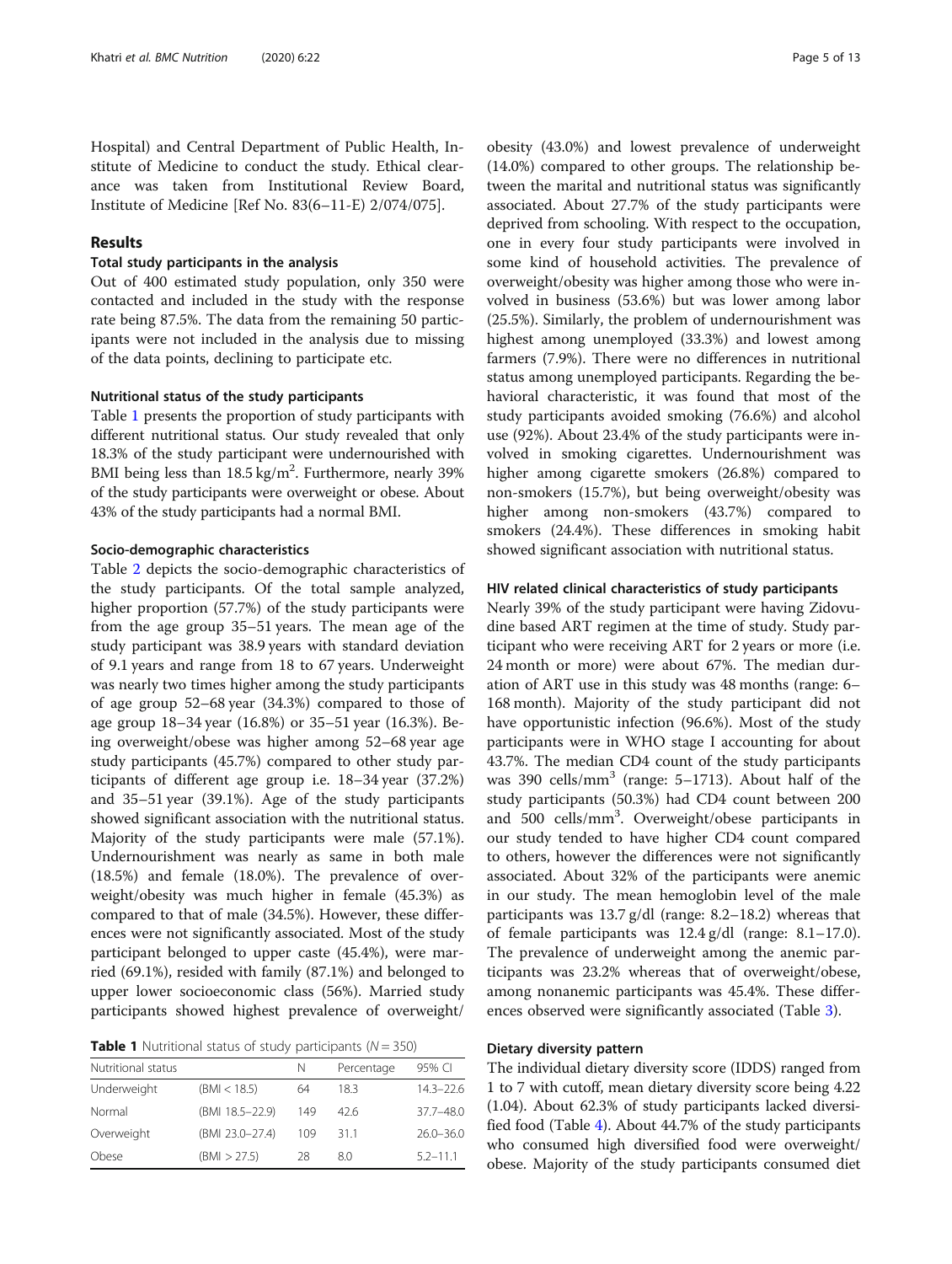# <span id="page-5-0"></span>**Table 2** Socio-demographic characteristics of the study participants by nutritional status ( $N = 350$ )

| Variable                            | N (%)      | Nutritional status      |                     |                               | $p$ -value |
|-------------------------------------|------------|-------------------------|---------------------|-------------------------------|------------|
|                                     |            | Underweight<br>$N = 64$ | Normal<br>$N = 149$ | Overweight/Obese<br>$N = 137$ |            |
| Age Mean (SD)                       | 38.9 (9.1) |                         |                     |                               | 0.03       |
| 18-34 years                         | 113 (32.3) | 19 (16.8)               | 52 (46.0)           | 42 (37.2)                     |            |
| 35-51 years                         | 202 (57.7) | 33 (16.3)               | 90 (44.6)           | 79 (39.1)                     |            |
| 52-68 years                         | 35 (10.0)  | 12 (34.3)               | 7(20.0)             | 16 (45.7)                     |            |
| Sex                                 |            |                         |                     |                               | 0.09       |
| Male                                | 200 (57.1) | 37 (18.5)               | 94 (47.0)           | 69 (34.5)                     |            |
| Female                              | 150 (42.9) | 27 (18.0)               | 55 (36.7)           | 68 (45.3)                     |            |
| <b>Ethnicity</b>                    |            |                         |                     |                               | 0.90       |
| Upper caste                         | 159 (45.4) | 28 (17.6)               | 70 (44.0)           | 61(38.4)                      |            |
| Disadvantaged janajatis             | 95 (27.1)  | 18 (18.9)               | 40 (42.1)           | 37 (38.9)                     |            |
| Relatively advantaged janajatis     | 61 (17.4)  | 11(18.0)                | 23 (37.7)           | 27 (44.3)                     |            |
| Dalits                              | 20(5.7)    | 6(30.0)                 | 8(40.0)             | 6(30.0)                       |            |
| Disadvantaged non dalit terai caste | 13(3.7)    | 1(7.7)                  | 7(53.8)             | 5(38.5)                       |            |
| Religious minorities                | 2(0.6)     | 0(0.0)                  | 1(50.0)             | 1(50.0)                       |            |
| <b>Marital status</b>               |            |                         |                     |                               | 0.01       |
| Married                             | 242 (69.1) | 34 (14.0)               | 104 (43.0)          | 104 (43.0)                    |            |
| Widowed                             | 53 (15.1)  | 13 (24.5)               | 22 (41.5)           | 18 (34.0)                     |            |
| Unmarried                           | 34 (9.7)   | 11(32.4)                | 17 (50.0)           | 6(17.6)                       |            |
| Separated/Divorced                  | 21(6.0)    | 6(28.6)                 | 6(28.6)             | 9(42.9)                       |            |
| <b>Current residence</b>            |            |                         |                     |                               | 0.47       |
| With family                         | 305 (87.1) | 54 (17.7)               | 127 (41.6)          | 124 (40.7)                    |            |
| Single                              | 31(8.9)    | 5(16.1)                 | 16 (51.6)           | 10(32.3)                      |            |
| Organization                        | 12(3.4)    | 4(33.3)                 | 5(41.7)             | 3(25.0)                       |            |
| With friends                        | 2(0.6)     | 1(50.0)                 | 1(50.0)             | 0(0.0)                        |            |
| <b>Education</b>                    |            |                         |                     |                               | 0.59       |
| No schooling                        | 97 (27.7)  | 19 (19.6)               | 40 (41.2)           | 38 (39.2)                     |            |
| Primary                             | 59 (16.9)  | 11(18.6)                | 23 (39.0)           | 25 (42.4)                     |            |
| Lower secondary                     | 69 (19.7)  | 11 (15.9)               | 37 (53.6)           | 21 (30.4)                     |            |
| Secondary/Higher Secondary          | 109 (31.1) | 20 (18.3)               | 45 (41.3)           | 44 (40.4)                     |            |
| Graduate/Post-graduate              | 16 (4.6)   | 3(18.8)                 | 4(25.0)             | 9(56.3)                       |            |
| Occupation                          |            |                         |                     |                               | 0.01       |
| Household work                      | 87 (24.9)  | 19 (21.8)               | 28 (32.2)           | 40 (46.0)                     |            |
| Employee at private                 | 74 (21.1)  | 18 (24.3)               | 32 (43.2)           | 24 (32.4)                     |            |
| Labor                               | 71 (20.3)  | 12 (16.9)               | 41 (57.7)           | 18 (25.4)                     |            |
| <b>Business</b>                     | 56 (16.0)  | 6(10.7)                 | 20 (35.7)           | 30 (53.6)                     |            |
| Agriculture                         | 38 (10.9)  | 3(7.9)                  | 20 (52.6)           | 15 (39.5)                     |            |
| Government employee                 | 12(3.4)    | 2(16.7)                 | 4(33.3)             | 6(50.0)                       |            |
| Unemployed                          | 12(3.4)    | 4(33.3)                 | 4(33.3)             | 4(33.3)                       |            |
| <b>Economic status</b>              |            |                         |                     |                               | 0.12       |
| Upper middle                        | 61 (17.4)  | 11(18.0)                | 21 (34.4)           | 29 (47.5)                     |            |
| Lower middle                        | 89 (25.4)  | 15 (16.9)               | 35 (39.3)           | 39 (43.8)                     |            |
| Upper lower                         | 196 (56.0) | 37 (18.9)               | 93 (47.4)           | 66 (33.7)                     |            |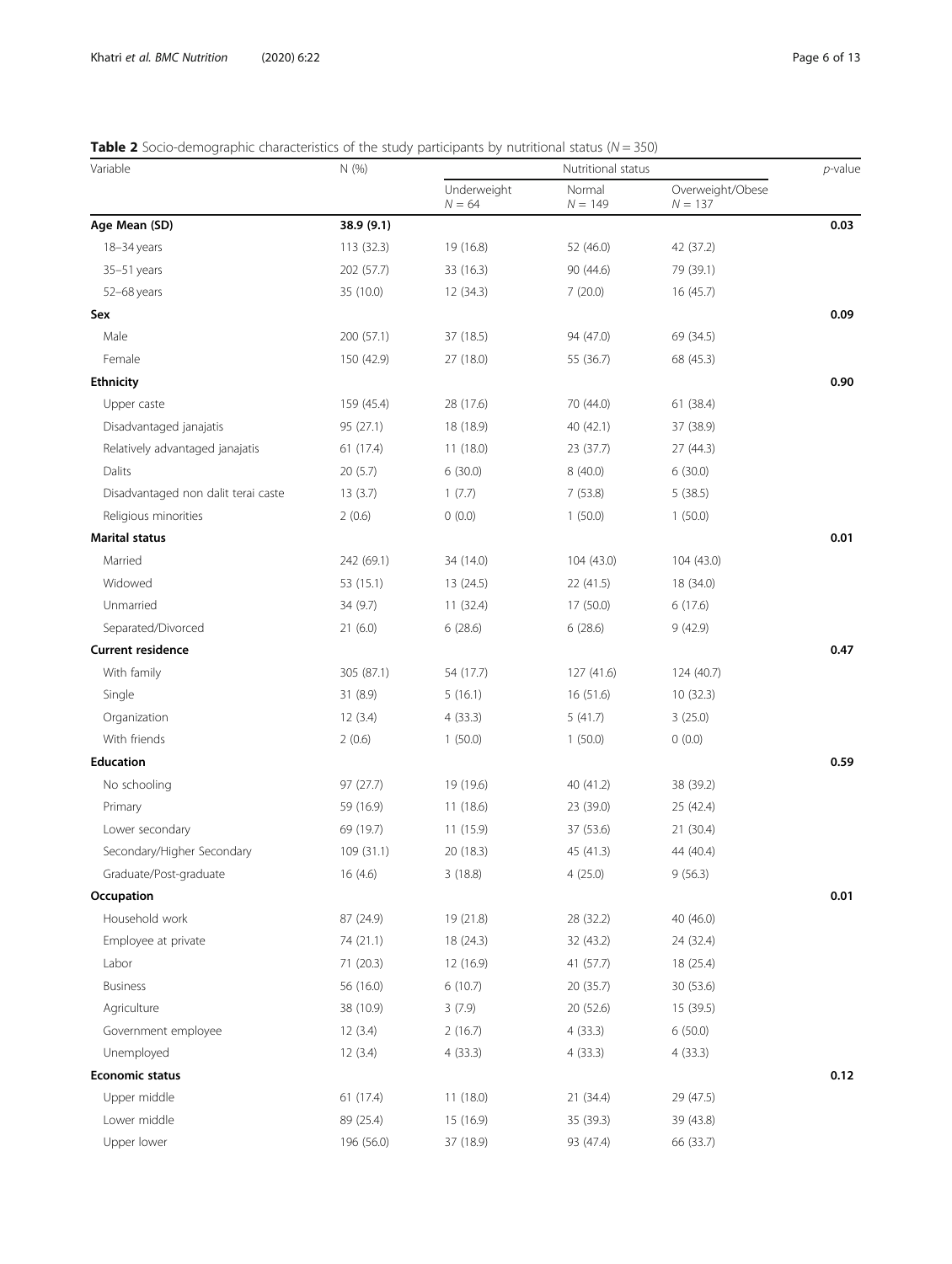| Variable                | N(%)       | Nutritional status      |                     |                               |      |
|-------------------------|------------|-------------------------|---------------------|-------------------------------|------|
|                         |            | Underweight<br>$N = 64$ | Normal<br>$N = 149$ | Overweight/Obese<br>$N = 137$ |      |
| Lower                   | 4(1.1)     | (25.0)                  | 0(0.0)              | 3(75.0)                       |      |
| Smoking status          |            |                         |                     |                               | 0.04 |
| Yes                     | 82 (23.4)  | 22(26.8)                | 40 (48.8)           | 20(24.4)                      |      |
| No                      | 268 (76.6) | 42 (15.7)               | 109 (40.7)          | 117(43.7)                     |      |
| Alcohol drinking status |            |                         |                     |                               | 0.50 |
| Yes                     | 28(8.0)    | 6(21.4)                 | 9(32.1)             | 13 (46.4)                     |      |
| No                      | 322 (92.0) | 58 (18.0)               | 140(43.5)           | 124 (38.5)                    |      |

<span id="page-6-0"></span>**Table 2** Socio-demographic characteristics of the study participants by nutritional status ( $N = 350$ ) (Continued)

from the food group such as starchy staple (100.0%), other fruits and vegetables (78.9%), legumes, nuts and seeds (87.1%). About half or more of the study participants lacked micronutrient rich food groups in their diet such as organ meat (99.1%), dark green leafy vegetables (50.6%), Vitamin A rich fruits and vegetables (92.9%), eggs (79.7%), milk and milk products (77.1%). About 42.8% of the study participants who consumed dark green leafy

vegetables were overweight/obese. Undernourishment was lower (20.3%) among the study participants who lacked dark green leafy vegetables in their diet. However, the relationship was not statistically significant. Most of the study participants (60%) who consumed Vitamin A rich fruits and vegetables had a normal BMI but the association was not significant. Consumption of organ meat did not contribute significantly to the nutritional status of

**Table 3** HIV related clinical characteristics of the study participants by nutritional status ( $N = 350$ )

| Variable                                 | N(% )       |                         | Nutritional status  |                               |      |
|------------------------------------------|-------------|-------------------------|---------------------|-------------------------------|------|
|                                          |             | Underweight<br>$N = 64$ | Normal<br>$N = 149$ | Overweight/Obese<br>$N = 137$ |      |
| <b>ART</b> regimen                       |             |                         |                     |                               | 0.17 |
| Non-zidovudine based regimen             | 215 (61.4)  | 39 (18.1)               | 84 (39.1)           | 92 (42.8)                     |      |
| Zidovudine based regimen                 | 135 (38.6)  | 25 (18.5)               | 65 (48.1)           | 45 (33.3)                     |      |
| <b>ART duration Median (range)</b>       | 48 (6, 168) |                         |                     |                               | 0.12 |
| $\geq$ 24 months                         | 234 (66.9)  | 49 (20.9)               | 100 (42.7)          | 85 (36.3)                     |      |
| $< 24$ months                            | 116 (33.1)  | 15 (12.9)               | 49 (42.2)           | 52 (44.8)                     |      |
| Opportunistic infection                  |             |                         |                     |                               | 0.15 |
| No                                       | 338 (96.6)  | 61(18.0)                | 143 (42.3)          | 134 (39.6)                    |      |
| <b>HCV</b>                               | 7(2.0)      | 0(0.0)                  | 5(71.4)             | 2(28.6)                       |      |
| Tuberculosis                             | 4(1.1)      | 2(50.0)                 | 1(25.0)             | 1(25.0)                       |      |
| Syphilis                                 | 1(0.3)      | 1(100.0)                | 0(0.0)              | 0(0.0)                        |      |
| <b>WHO</b> stage                         |             |                         |                     |                               | 0.04 |
| Stage I                                  | 153 (43.7)  | 21(13.7)                | 64 (41.8)           | 68 (44.4)                     |      |
| Stage II                                 | 81 (23.1)   | 25 (30.9)               | 32 (39.5)           | 24 (29.6)                     |      |
| Stage III                                | 80 (22.9)   | 13(16.3)                | 36 (45.0)           | 31 (38.8)                     |      |
| Stage IV                                 | 36 (10.3)   | 5(13.9)                 | 17(47.2)            | 14 (38.9)                     |      |
| CD4 count Median (range)                 |             | 368.5 (13, 1713)        | 382 (5, 1468)       | 440 (21, 1695)                | 0.69 |
| Less than 200 cells/mm <sup>3</sup>      | 51 (14.6)   | 12(23.5)                | 20 (39.2)           | 19 (37.3)                     |      |
| Between 200 to 500 cells/mm <sup>3</sup> | 176 (50.3)  | 34 (19.3)               | 75 (42.6)           | 67(38.1)                      |      |
| Greater than 500 cells/ mm <sup>3</sup>  | 123 (35.1)  | 18 (14.6)               | 54 (43.9)           | 51(41.5)                      |      |
| Hemoglobin level                         |             |                         |                     |                               | 0.02 |
| Non-anemic                               | 238 (68)    | 38 (16.0)               | 92 (38.7)           | 108 (45.4)                    |      |
| Anemic                                   | 112 (32)    | 26 (23.2)               | 57 (50.9)           | 29 (25.9)                     |      |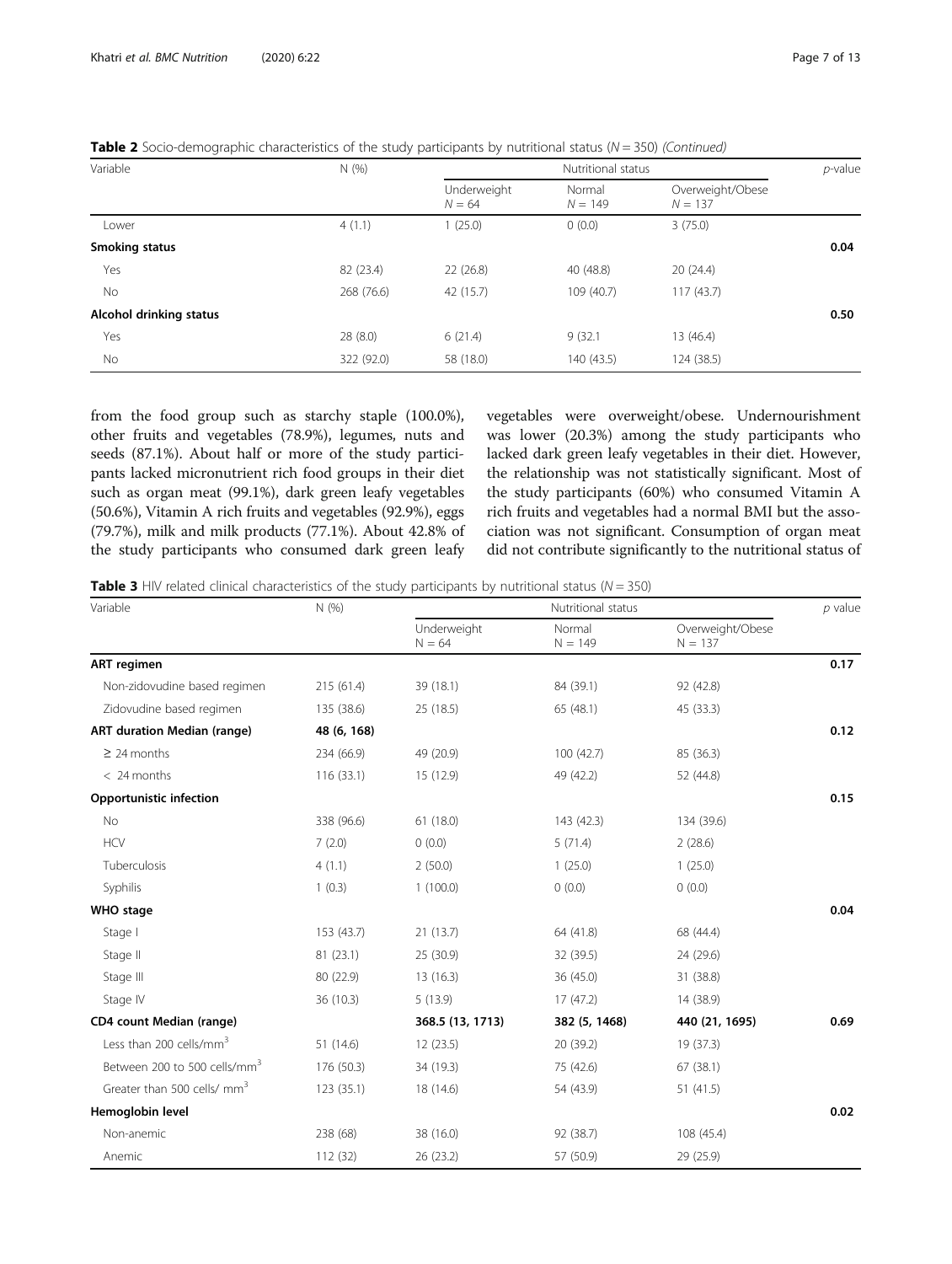#### <span id="page-7-0"></span>**Table 4** Dietary diversity and dietary pattern of the study participants ( $N = 350$ )

| Variable                             | N (%)       | Nutritional status      |                     |                               | $p$ value |
|--------------------------------------|-------------|-------------------------|---------------------|-------------------------------|-----------|
|                                      |             | Underweight<br>$N = 64$ | Normal<br>$N = 149$ | Overweight/Obese<br>$N = 137$ |           |
| Dietary diversity Mean (SD)          | 4.22(1.04)  |                         |                     |                               | 0.25      |
| Low                                  | 218 (62.3)  | 42 (19.3)               | 98 (45.0)           | 78 (35.8)                     |           |
| High                                 | 132 (37.7)  | 22(16.7)                | 51 (38.6)           | 59 (44.7)                     |           |
| <b>Starchy staple</b>                |             |                         |                     |                               |           |
| Yes                                  | 350 (100.0) | 64 (18.3)               | 149 (42.6)          | 137 (39.1)                    |           |
| No                                   | 0(0.0)      | 0(0.0)                  | 0(0.0)              | 0(0.0)                        |           |
| Dark green leafy vegetables          |             |                         |                     |                               | 0.33      |
| Yes                                  | 173 (49.4)  | 28 (16.2)               | 71 (41.0)           | 74 (42.8)                     |           |
| No                                   | 177 (50.6)  | 36 (20.3)               | 78 (44.1)           | 63 (35.6)                     |           |
| Vitamin A rich fruits and vegetables |             |                         |                     |                               | 0.18      |
| Yes                                  | 25(7.1)     | 3(12.0)                 | 15 (60.0)           | 7(28.0)                       |           |
| No                                   | 325 (92.9)  | 61(18.8)                | 134 (41.2)          | 130 (40.0)                    |           |
| Other fruits and vegetables          |             |                         |                     |                               | 0.37      |
| Yes                                  | 275 (78.9)  | 53 (19.3)               | 112 (40.7)          | 110 (40.0)                    |           |
| No                                   | 75 (21.4)   | 11(14.7)                | 37 (49.3)           | 27(36.0)                      |           |
| Organ meats                          |             |                         |                     |                               | 0.82      |
| Yes                                  | 3(0.9)      | 1(33.3)                 | 1(33.3)             | 1(33.3)                       |           |
| <b>No</b>                            | 347 (99.1)  | 63 (18.2)               | 148 (42.7)          | 136 (39.2)                    |           |
| Meat and fish                        |             |                         |                     |                               | 0.89      |
| Yes                                  | 197 (56.3)  | 37 (18.8)               | 85 (43.1)           | 75 (38.1)                     |           |
| No                                   | 153 (43.7)  | 27 (17.6)               | 64 (41.8)           | 62 (40.5)                     |           |
| Eggs                                 |             |                         |                     |                               | 0.63      |
| Yes                                  | 71 (20.3)   | 13 (18.3)               | 27 (38.0)           | 31 (43.7)                     |           |
| No                                   | 279 (79.7)  | 51(18.3)                | 122(43.7)           | 106 (38.0)                    |           |
| Legumes, nuts and seeds              |             |                         |                     |                               | 0.80      |
| Yes                                  | 305 (87.1)  | 57 (18.7)               | 128 (42.0)          | 120 (39.3)                    |           |
| No                                   | 45 (12.9)   | 7(15.6)                 | 21 (46.7)           | 17 (37.8)                     |           |
| Milk and milk products               |             |                         |                     |                               | 0.21      |
| Yes                                  | 80 (22.9)   | 12(15.0)                | 30 (37.5)           | 38 (47.5)                     |           |
| No                                   | 270 (77.1)  | 52 (19.3)               | 119 (44.1)          | 99 (36.7)                     |           |

the study participants. The prevalence of underweight (18.3%) was same in both the study participants i.e. those who consumed and did not consume egg. About 47.5% of the study participants who consumed milk and milk products were overweight/obese.

# Analysis of association

All the independent variables were analyzed for their association with BMI score. The result of univariate linear regression analysis showed that being male, marital status i.e. both married and unmarried, occupation i.e. business and employee at private, cigarette smoking, WHO II stage, hemoglobin (Hb) level and ART duration were significantly associated with BMI score (data not presented in table). We conducted multiple linear regression analysis using backward elimination technique. Among different model obtained, we selected the model with highest adjusted  $\mathbb{R}^2$  value. The regression model showed that age, hemoglobin level, ART duration, being male, being married, being in business occupation and smoking significantly associated with BMI score (Table [5\)](#page-8-0).

With regard to multiple linear regression model, the estimated BMI of the study participants changed by  $0.05 \text{ kg/m}^2$  for every additional year in the age, holding all other variable constant. Male study participants had lower BMI by approximately  $1.2 \text{ kg/m}^2$ holding another variable constant. Similarly, smoking study participants had lower BMI by almost 1.63 kg/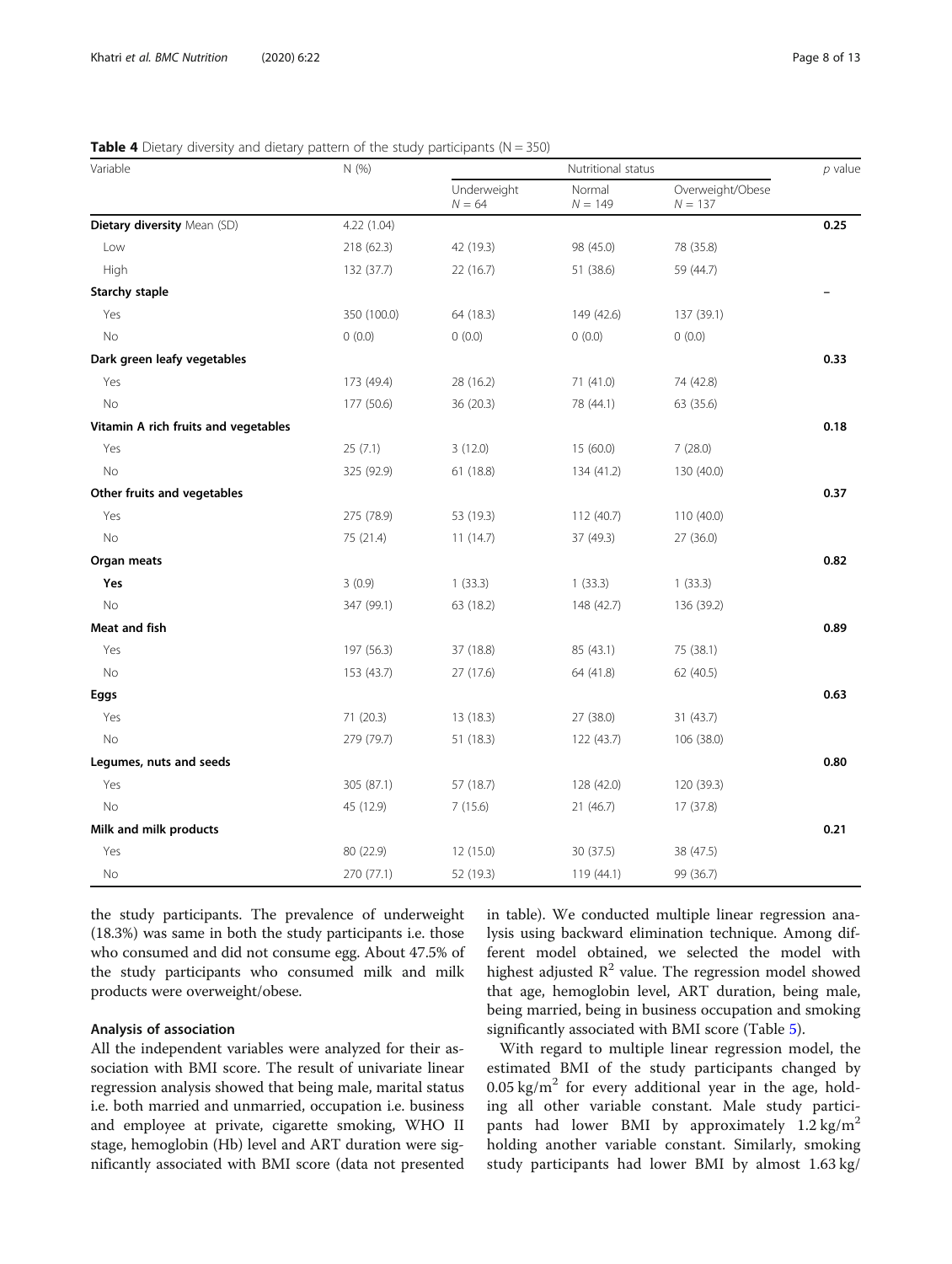<span id="page-8-0"></span>Table 5 Multiple linear regression analysis with BMI score

| Independent Variable                    | β       | Standardized β | $p$ -value |         | 95% CI for $\beta$ |
|-----------------------------------------|---------|----------------|------------|---------|--------------------|
| Constant                                | 14.77   | -              | < 0.001    | 7.93    | 11.10-18.43        |
| Age                                     | 0.05    | 0.13           | 0.018      | 2.39    | $0.01 - 0.09$      |
| Hemoglobin level                        | 0.36    | 0.17           | 0.002      | 3.09    | $0.13 - 0.59$      |
| ART duration                            | $-0.02$ | $-0.16$        | 0.004      | $-2.91$ | $-0.03-(-0.01)$    |
| CD4 count                               | 0.01    | 0.07           | 0.202      | 1.28    | $-0.001 - 0.002$   |
| Dietary diversity score                 | 0.29    | 0.08           | 0.149      | 1.45    | $-0.10 - 0.68$     |
| Male sex                                | $-1.28$ | $-0.15$        | 0.012      | $-2.53$ | $-2.16-(-0.27)$    |
| Privileged Ethnicity                    | $-0.59$ | $-0.07$        | 0.162      | $-1.40$ | $-1.42 - 0.24$     |
| Married                                 | 1.27    | 0.15           | 0.004      | 2.90    | $0.41 - 2.12$      |
| <b>Business</b>                         | 1.15    | 0.11           | 0.035      | 2.11    | $0.08 - 2.22$      |
| Smoking                                 | $-1.63$ | $-0.18$        | 0.002      | $-3.16$ | $-2.64-(-0.61)$    |
| Tuberculosis as opportunistic infection | $-2.57$ | $-0.07$        | 0.172      | $-1.37$ | $-6.26 - 1.12$     |
| WHO II stage                            | $-0.72$ | $-0.08$        | 0.136      | $-1.50$ | $-1.66 - 0.23$     |

R = 0.401,  $R^2$  = 0.161, Adjusted  $R^2$  = 0.131, F (12, 337) = 5.382, p < 0.001

m2 . Married participants had higher BMI by almost  $1.27 \text{ kg/m}^2$  compared to those who were single after marriage i.e. divorced/widowed/separated. Similarly, study participants who were involved in business showed higher BMI by  $1.15 \text{ kg/m}^2$  compared to those who were unemployed.

The estimated BMI of the study participants lowered by almost  $0.02 \text{ kg/m}^2$  for each additional month of ART regimen holding another variable constant. Similarly, the estimated change in the BMI of the study participants rose by almost  $0.36 \text{ kg/m}^2$  for each additional unit of hemoglobin level. Other independent variable such as CD4 count, dietary diversity score, privileged ethnicity, WHO II stage and tuberculosis as opportunistic infection in the model was not significantly associated but still contributed to the overall variation of the BMI score.

The coefficient of determination  $(R^2)$  was found to be 0.161 i.e. the model's degree of explaining the variance in the BMI score was 16.1%. According to the ANOVA statistics [F (12,337) =5.382,  $p < 0.05$ ] the independent variables in the model were significantly predictive of BMI score.

# **Discussion**

Our study estimated the proportion of nutritional status among PLHIV visiting a specific ART site in Kathmandu and determines the association between various factors and BMI score. Nutrition and HIV are strongly related and complement each other [[42\]](#page-12-0). The body of knowledge showing the relationship between nutritional status and HIV infection pertaining to context of Nepal is very limited. The only single study conducted previously in 2013 Kathmandu, Nepal showed associated factors of nutritional status and the quality of life among PLHIV

[[10\]](#page-11-0). Our study in addition to assessing the nutritional status looks into other important factors such as dietary diversity and anemia.

# Nutritional status, anemia and dietary diversity among PI HIV

The role of HIV infection has been well documented with wasting as one of the most visible signs of malnutrition in patient who progress to AIDS [\[7](#page-11-0)]. Our study found out that about 18.3% of PLHIV were undernourished. The finding was comparatively lower than the previous study conducted in Nepal where the prevalence of underweight was nearly 20% [\[10\]](#page-11-0). Different studies show wide range of undernourishment among PLHIV, where it can be as low as  $10.3\%$  [[49\]](#page-12-0) and as high as  $46.8\%$  [\[42](#page-12-0)]. The difference might be due different socio-cultural, political, economic factors of the countries and also the health care system's sensitivity on addressing the prevention, treatment, care and support of PLHIV. The decreased prevalence of underweight among PLHIV in our study compared to previous study conducted in Kathmandu, Nepal might be due to various factors such as increased coverage of ART services, CD4 count and viral load testing services throughout the country. In addition to these, the provision of community and home-based care, management of co-infection under HIV treatment, care and support services might indirectly contribute to the nutritional wellbeing of the PLHIV.

Since much of the study done in developing countries looks into undernourishment, with underlying assumption that HIV infection is usually associated with weight loss [\[50\]](#page-12-0), this study also looks into the proportion of PLHIV who are overweight or obese (39%). Obesity and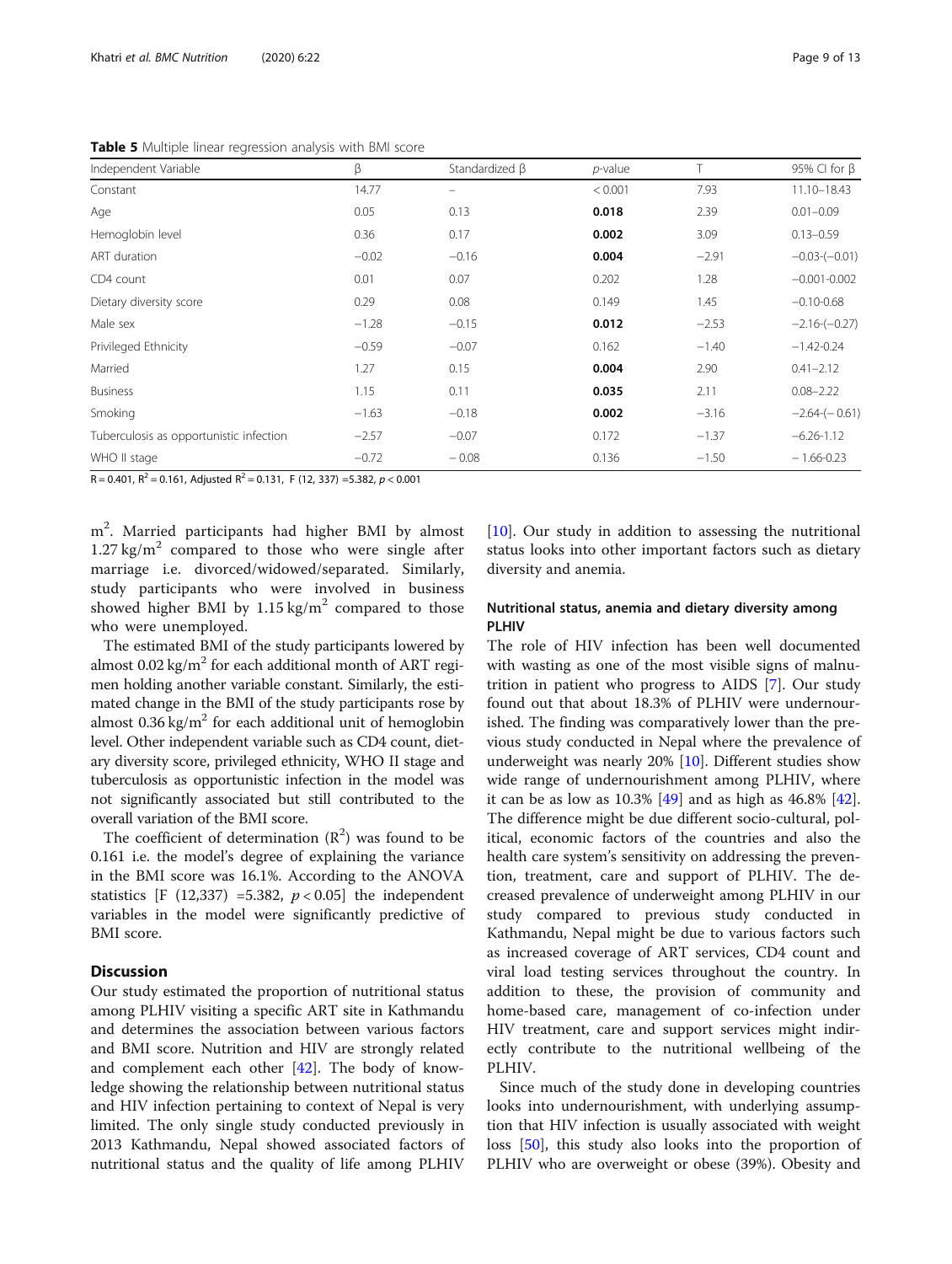overweight, which are the major risk factors for the noncommunicable disease such as diabetes, cardiovascular disease, hypertension and cancer in the general population, are increasingly affecting PLHIV [[51\]](#page-12-0). There have been substantial studies in developed countries that PLHIV on ART treatment experience increase in body mass index but their impact in terms of being overweight and obese is unknown [\[50](#page-12-0)].

Anemia is one of the most common hematologic abnormality in the patient with HIV and has been associated with disease progression and poor clinical outcomes [\[52\]](#page-12-0). The overall prevalence of anemia in our study was found to be 32% as per the hemoglobin cutoff value given by WHO [[47](#page-12-0)]. The finding was very low as compared to the study done previously in Tribhuvan University Teaching Hospital (42%) [\[53](#page-12-0)] and as well as community-based study done in Nepal in 2014 showing 55.8% [\[54](#page-12-0)]. The cause of lower prevalence of anemia in our study might be multifactorial such as frequent monitoring of anemia in ART site, switching from zidovudine-based regimen, lower prevalence of opportunistic infection or better nutritional care etc.

Regarding dietary factors, our study revealed that more than half of the people living with HIV had low dietary diversity (62.3%). Most of the study done in Africa shows the similar trend with dietary diversity being low in about 59% of the PLHIV [[55\]](#page-12-0). One of the reasons for low dietary diversity might be associated with poor dietary habits and poor household food security status of PLHIV. All the participants in our study consumed carbohydrate rich starchy staple such as rice but lacked micronutrient rich food such as organ meat, green leafy vegetables, Vitamin A rich foods, eggs and milk. This might also be due to the fact that most of the study participants belonged to lower economic class (57.1% i.e. both lower and upper lower) so could not afford micronutrient rich foods. The dietary habits of the people in developing countries are based on monotonous, energy dense and poor micronutrient source of starchy staples [\[56\]](#page-12-0).

#### Factors associated with BMI score

Various factors ranging from socio-demographic characteristics, HIV related clinical factors and dietary patterns plays an important role in determining the nutritional status (BMI score) of people living with HIV. Our study showed that age, hemoglobin level, ART duration, being male, being married, involved in business as occupation and smoking were potential factors that influenced the BMI score.

The significant variable in the model i.e. smoking, being male and ART duration was associated with the decrease in the BMI of the study participants. One of the reasons for the lower BMI among smoker might be due to the fact that smoking increases the chance of opportunistic infection, as it suppresses the host defenses and alters respiratory environment and thereby indirectly contributing to malnutrition through bacterial pneumonia. Furthermore, smoking impedes the long-term quality of life in this group of population. The inverse relationship between cigarette smoking and BMI may also be explained by the biological function of nicotine. Nicotine during cigarette smoking acutely increases energy expenditure and reduces appetite which could explain the lower body weight found in smokers [\[57](#page-12-0)].

The lower BMI among male study participants in our study might be due to their smoking habit compared to female (38% Vs 4%; data not shown in table). Beside this, various studies also suggest that males are likely to be undernourished compared to female because of the fact that they present late for HIV treatment and care with advanced HIV disease and low CD4 counts. Lower CD4 counts has been associated with moderate to severe malnutrition [\[58](#page-12-0)].

Although there is greater tendency of increasing BMI after initiation of ART, our study showed the inverse relationship between ART duration and the BMI score. The findings from different study have shown that the relationship between ART duration and BMI is inconsistent [[59](#page-12-0)–[61](#page-12-0)]. The differences in the ART duration may account for the variations in the relationship between ART duration and BMI [[59\]](#page-12-0). One of the explanations for the lower BMI might be associated with symptoms such as difficulty in breathing, nausea, vomiting and oral infections which generally occurs during initial month after initiation of ART. Oral infection limits the ability to chew and swallow food leading to loss of appetite and hence reduced calorie intake. Additionally, poor adherence to ART or drug failure results in disease progression which in turn leads to weight loss [[59\]](#page-12-0). However, our study did not evaluate these symptoms or drug adherence.

Being married and in business occupation was positively associated with BMI score. Married study participants had higher BMI compared to divorced/ widowed/separated. The chances of undernourishment (lower BMI) are higher among those with marital disruption. Marriage may be associated with better nutrition in variety of ways. The earning potential of both the partner might improve their economic wellbeing, which in turn may improve their nutritional status. In addition, spouse may play an important role in monitoring and encouraging healthy behaviors (such as good eating habits and regular exercise), as well as in discouraging unhealthy ones (such as smoking or heavy drinking). Those who were involved in business showed higher BMI compared to those who were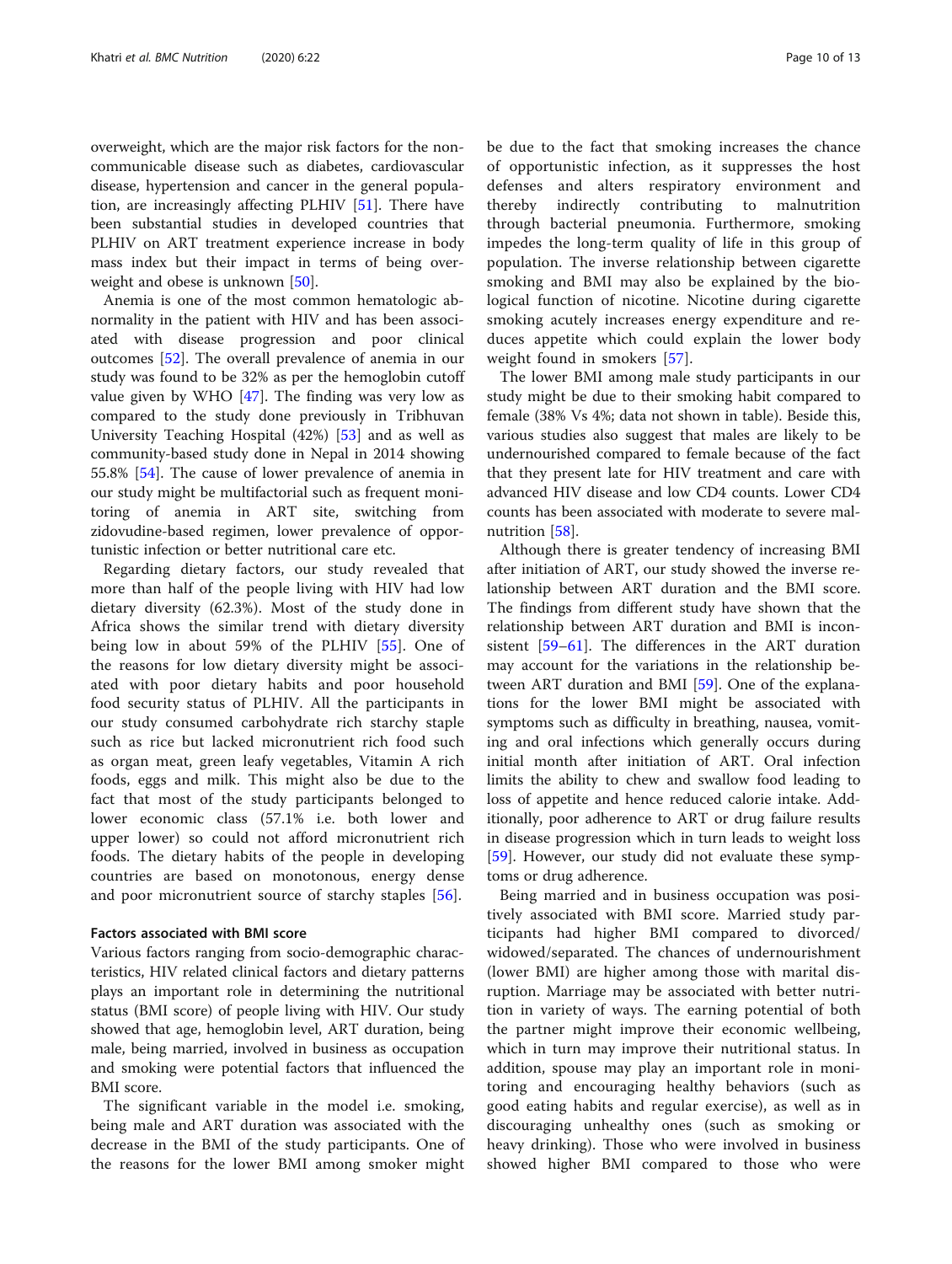unemployed. One of the reasons for higher BMI among those with business occupation might be associated with their higher income which in turn increases their ability to spend money for food. But it is also true that this group of study participants due to their sedentary lifestyle and lack of physical activities are far more prone to develop overweight/ obesity.

The study also showed the positive association between hemoglobin level and BMI. The trend analysis from various studies explains the fact that increase in the hemoglobin level are associated with increase in CD4 count. Higher CD4 count improves immune reconstitution, slowers disease progression, thereby improving the BMI of the study participants  $[62]$ . The longitudinal study design is necessary to see the effect of HIV related parameters on malnutrition or vice-versa since the nutritional status could modulate the immunological re-sponse to HIV infection over time [[63\]](#page-12-0).

The cross-sectional nature of the study limits the information regarding the effect of malnutrition on PLHIV and also the cause of anemia in PLHIV. One of the limitations of our study is the establishment of temporality with malnutrition. The possible association may not equate with causal relationship that may exist with BMI score. The final model's degree of explaining variance i.e. coefficient of determination  $(R<sup>2</sup>)$  of BMI score is still relatively low, which is one the major limitation of the study. BMI has been noted for its rough reflection of body mass and does not measure the nutritional intake history and metabolic changes due to diet related problem. The dietary diversity score does not indicate the quantity of food consumed. Enough probing was done to avoid possible recall bias in the study participants as they had to recall on the diet, consumed over 24h period. The possibility of measurement bias was avoided using well calibrated instrument and taking mean value of three measurements for each of the anthropometric parameter. The result of our study is based on relatively small, single centered, urban survey in Kathmandu. Considering the fact that different region of Nepal varies in socio-demographic structure and dietary habits, more large scale and multicenter study is required for further confirmation of our findings.

National HIV strategic plan 2016–2021 advocates food and nutrition intervention being a part of package of care, treatment and support services for people living with HIV [[2](#page-11-0)], but unfortunately it has not yet been effectively implemented because of low priority and limitation of budget required for the nutritional survey of PLHIV at the national level. This study could serve as the baseline for the large scale study on nutrition and HIV/AIDS. It also encourages healthcare providers to

strengthen the nutritional assessment as a part of continuum of care particularly on the light of the fact that antiretroviral therapy becomes effective when there is proper nutritional intervention.

# Conclusion

The result of this study provides data on the characteristics of nutritional status of PLHIV and the factors that are significantly associated with BMI score. In our study, the prevalence of overweight/obesity was found higher among the study participants compared to being underweight. Overweight/obesity has become an emerging problem among PLHIV which is the major risk factor for non-communicable diseases (NCDs). Hence there is an urgent need to integrate the screening program for NCDs into HIV treatment and care services before any further complication arises. Male participants who smoke cigarette are at higher risk of being underweight, hence they particularly need to reduce their smoking habit. PLHIV who are in business occupation particularly needs have a balanced diet and involve in regular physical exercise as they are more vulnerable to develop overweight/obesity. Married participants are protected group however the divorced/separated participants are at higher risk of being underweight. Effort should be made to encourage the PLHIV to consume diversified food.

#### Abbreviations

AIDS: Acquired Immunodeficiency Syndrome; ART: Antiretroviral Therapy; BMI: Body Mass Index; CD4: Clustered Determinant 4; CI: Confidence Interval; HIV: Human Immunodeficiency Virus; NCDs: Non-communicable Diseases; PLHIV: People Living with Human Immunodeficiency Virus; SLS: Sodium Laurate Sulphate; SPSS: Statistical Package for Social Science; TUTH: Tribhuvan University Teaching Hospital; WHO: World Health **Organization** 

#### Acknowledgements

We would like to express our sincere gratitude to Prof. Dr. Madhu Dixit Devkota, Central Department of Public Health for her support during the entire proposal development process. We are very indebted to the study participants without whom this study wouldn't have been possible. We would never forget the contribution of the entire team of Central Department of Public Health, especially Prof. Dr. Amod Poudyal for his continuous feedback on statistical procedure to make our study as better as possible. We would like to thank MPH 19th batch (2073/2074 BS) who made this entire journey a memorable one and also special thanks to Mr. Suman Bhandari for his assistance during proposal write up and data entry.

#### Authors' contributions

SK and BS contributed to the initial draft of the study. SK wrote the initial draft of the manuscript, analyzed the data and revised the paper. BS guided the research process and assisted to edit all the contents of the manuscript. AA edited the contents and guided overall feedback in writing process. All the authors have read and approved the final manuscript.

#### Funding

This is a self-funded research project with technical support from Central Department of Public Health, Institute of Medicine, Kathmandu.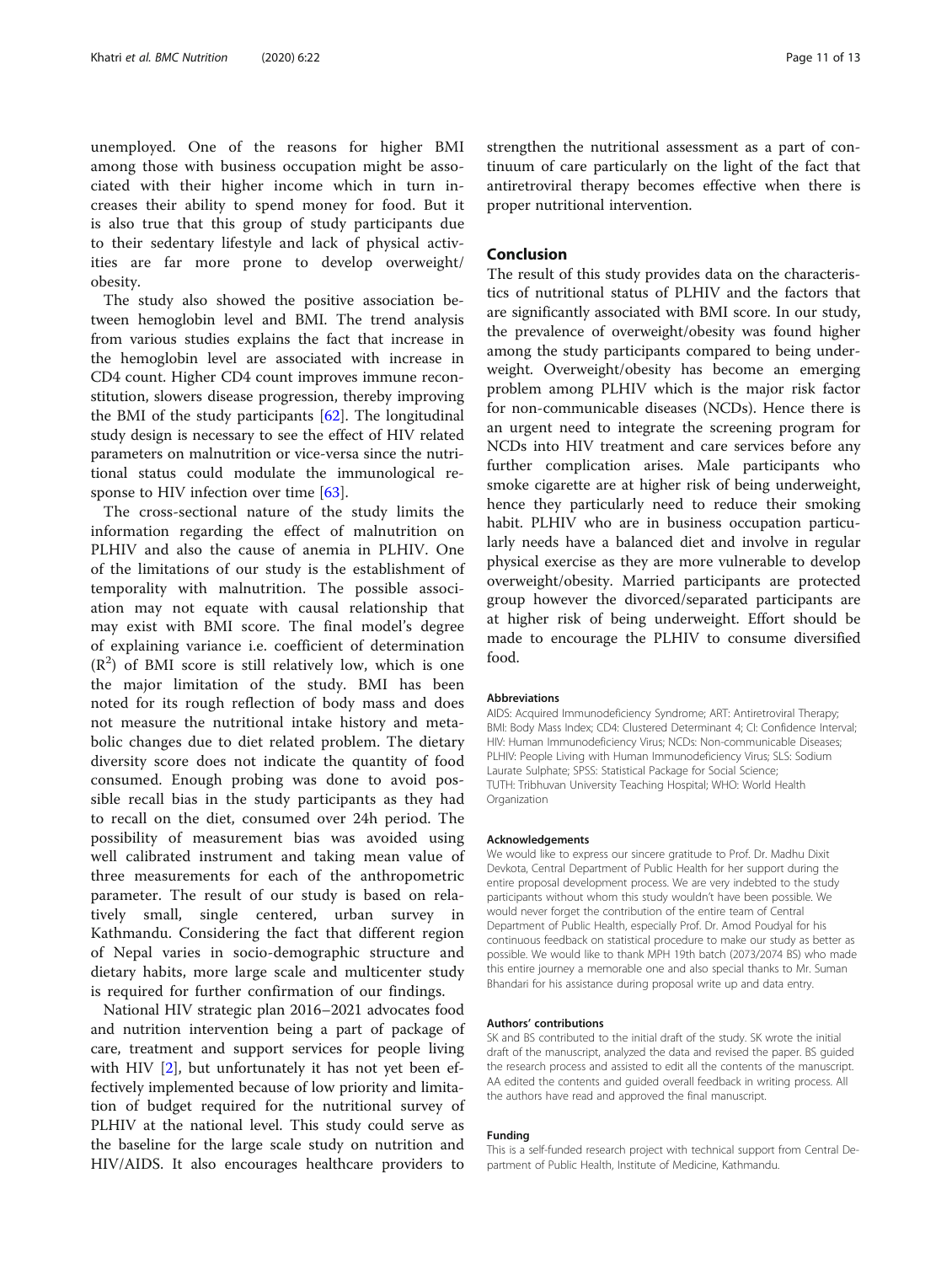#### <span id="page-11-0"></span>Availability of data and materials

The datasets used in the study are not available publicly but can be made available upon the reasonable request and with permission of Institute of Medicine and Sukraraj Tropical and Infectious Disease Control Hospital.

#### Ethics approval and consent to participate

Human participants i.e. people living with HIV were used as study participants since the objective of the research was to determine nutritional status among PLHIV and blood sample was drawn to assess anemia. The objective of the study was explained prior obtaining the written consent of study participants. Confidentiality and privacy were maintained thoroughly. Ethical clearance was taken from Institutional Review Board (IRB) of Institute of Medicine [Ref No. 83(6–11-E) 2/074/075].

#### Consent for publication

Not applicable.

#### Competing interests

The authors declare that they have no competing interests.

## Received: 24 August 2018 Accepted: 27 March 2020 Published online: 15 June 2020

#### References

- 1. UNAIDS: 2017 Global HIV Statistics [Factsheet]. 2018. Retreived from [http://](http://www.unaids.org/en/resources/fact-sheet) [www.unaids.org/en/resources/fact-sheet.](http://www.unaids.org/en/resources/fact-sheet)
- 2. National Centre for AIDS and STD Control. National HIV Strategic Plan 2016– 2021. Edited by Health Mo, 2 edn. Kathmandu: Governmnet of Nepal; 2017.
- 3. Duggal S, Chugh T, Duggal A. HIV and malnutrition: effects on immune system. Clin Dev Immunol. 2012;2012:1–8.
- 4. Norman K, Pichard C, Lochs H, et al. Prognostic impact of disease-related malnutrition. Clin Nutr. 2005;27:5–15.
- 5. Tanzania Food and Nutrition Centre (TFNC). National Guideline for Nutrition Care and Support for People Living With HIV. Third edition. Dar es Salaam, Tanzania; 2016.
- Seres DS. Surrogate nutrition markers, malnutrition, and adequacy of nutrition support. Nutr Clin Pract. 2005;20(3):308–13.
- 7. Soeters PB, Reijven PL, van Bokhorst-de van der Schueren MA, Schols JM, Halfens RJ, Meijers JM, van Gemert WG. A rational approach to nutritional assessment. Clin Nutr. 2008;27(5):706–16.
- Department of Health Services CHD. Nutrition Section: National Nutrition Policy and Strategy. Kathmandu: Edited by Services DoH; 2004.
- 9. Ministry of Health Nepal, New ERA, ICF. Nepal Demographic and Health Survey 2016. Kathmandu: Ministry of Health, Nepal; 2017.
- 10. Thapa R, Amatya A, Pahari DP, Bam K, Newman MS. Nutritional status and its association with quality of life among people living with HIV attending public anti-retroviral therapy sites of Kathmandu Valley, Nepal. AIDS Res Ther. 2015;12:14.
- 11. Olalekan AU. Prevalence and pattern of HIV-related malnutrition among women in sub- Saharan Africa: a meta-analysis of demographic health surveys. BMC Public Health. 2008;8:226.
- 12. HSU J, Pencharz P, Macallan D. A. T: Macroeview of nutrients and HIV/AIDS: a review of current evidence. South Africa: WHO; 2005.
- 13. Organization FaA: Living well with HIV/AIDS. A manual on nutritional care and support for people living with HIV/AIDS. 2006.
- 14. Sztam KA, Fawzi WW, Duggan C. Macronutrient supplementation and food prices in HIV treatment. J Nutr. 2010;140(1):213S–23S.
- 15. Tiyou A, Belachew T, Alemseged F, Biadgilign S. Food insecurity and associated factors among HIV-infected individuals receiving highly active antiretroviral therapy in Jimma zone Southwest Ethiopia. Nutr J. 2012;11:51.
- 16. Houtzager LM. Nutrition in HIV: a review. Benin Journal of Postgraduate Medicine. 2009;11(1).
- 17. Kaiser J, Campa A, Ondercin J, Leoung G, Pless R, Baum M. Micronutrient supplementation increases CD4 count in HIV infected individuals on highly active antiretroviral therapy: a prospective, double-blinded, placebocontrolled trial. J Acquir Immune Defic Syndr. 2006;42:523–8.
- 18. Tirivayi N, Koethe J, Groot W. Clinic based food asistance is associated with increased medication adherene among HIV infected adults on long term antiretroviral therapy in Zambia. J AIDS Clin Res. 2012;3:171.
- 19. Ndekha M, Van Oosterhout J, Zijlstra E, Manary M, Saloojee H, Manary M. Supplementary feeding with either ready-to-use fortified spread or corn-soy

blend in wasted adults starting antiretroviral therapy in Malawi: randomised, investigator blinded, controlled trial. Br Med J. 2009;338:1867.

- 20. Gichunge C, Hogan J, Sang E, Wafula S, Mwangi A, Petersen T. Role of food assistance in survival and adherence to clinic appointments and medication among HIV-infected patients on antiretroviral therapy (ART) in Western Kenya. Vienna: XVIII International AIDS Conference; 2010.
- 21. Kalra S, Agrawal N. Diabetes and HIV: current understanding and future perspectives. Curr Diab Rep. 2013;13:419–27.
- 22. Narayan K, Miotti P, Anand N, Kline L, Harmston C, Gulakowski R, Vermund S. HIV and noncommunicable disease comorbidities in the era of antiretroviral therapy: a vital Agendafor Researchin low-and middle income country settings; 2014.
- 23. Hyle E, Naidoo K, Su A, El-Sadr W, Freedberg K. HIV, tuberculosis, and noncommunicable diseases: what is known about the costs, effects, and cost-effectiveness of integrated care? J Acquir Immune Defic Syndr. 2014;67: 87–95.
- 24. USAID: Multi-sectoral nutrition strategy 2014–2025, a technical brief: nutrition, Food Security and HIV. 2015.
- 25. Munthali T, Jacobs C, Sitali L, Dambe R, Michelo C. Mortality and Morbidity Patterns in Under-five Children with Severe Acute Malnutrition (SAM) in Zambia: A Five-year Retrospective Review of Hospital-based Records (2009- 2013). Arch Public Health. 2015;73:23.
- 26. Paton N, Angeetha S, Earnest A, Bellamy R. The impact of malnutrition on survival and cd4 count response in hiv-infected patients starting antiretroviral therapy. HIV Med. 2006;7(5):323–30.
- 27. Van der Sande M, et al. Body Mass Index at Time of HIV Diagnosis: A Strong and Independent Predictorof Survival. J Acquir Immune Defic Syndr. 2004; 37(2):1288–94.
- 28. Weiser S. The Association between Food Insecurity and Mortality among HIV-infected Individuals on HAART. J Acquir Immune Defic Syndr. 2009; 52(3):342–9.
- 29. Zachariah R, Fitzgerald M, Massaquoi M, Pasulani O, Arnould L, Makombe S, Harries AD. Risk Factors for High Early Mortality in Patients on Antiretroviral Treatment in a Rural Districtof Malawi. AIDS. 2006;20(18):2355–60.
- 30. Meidani M, Rezaei F, Maracy MR, Avijgan M, Tayeri K. Prevalence, severity, and related factors of anemia in HIV/AIDS patients. J Res Med Sci. 2012; 17(2):138–42.
- 31. Daniel M, Mazengia F, Birhanu D. Nutritional status and associated factors among adult HIV/AIDS clients in Felege Hiwot referral hospital, Bahir Dar, Ethiopia. Sci J Public Health. 2013;1(1):24–31.
- 32. Gedle D, Gelaw B, Muluye D, Mesele M. Prevalence of malnutrition and its associated factors among adult people living with HIV/AIDS receiving antiretroviral therapy at Butajira hospital, Southern Ethiopia. BMC Nutr. 2015;  $1(1)$  $-5$
- 33. Andrade C, Jesus R, Andrade T, Oliveira N, Nabitya S, Ribeiro G. Prevalence and characteristics associated with malnutrition at hospitalization among patients with acquired immunodeficiency syndrome in Brazil; 2012.
- 34. Hailemariam S, Bune GT, Ayele HT. Malnutrition: Prevalence and its associated factors in People living with HIV/AIDS, in Dilla University Referral Hospital. Arch Public Health. 2013;71(1):13.
- 35. Nnyepi M. The risk of developing malnutrition in people living with HIV/ AIDS: Observations from six support groups in Botswana. S Afr J Clin Nutr. 2009;22(2):89–93.
- 36. Mekuria A, Habtamu J. Malnutrition and associated factors among adult individuals receiving highly active antiretroviral therapy in health facilities of hosanna town, southern Ethiopia. Open Access Library J. 2015;2:1.
- 37. Wasie B, Kebede Y, Yibrie A. Nutritional Status of Adults Living with HIV/ AIDS at the University of Gondar Referral Hospital, Northwest Ethiopia. Ethiop J Health Biomed Sci. 2014;3(1):1–12.
- 38. Hadgu T, Worku W, Tetemke D, Berhe H. Undernutrition among HIV positive women in Humera hospital, Tigray, Ethiopia, 2013: antiretroviral therapy alone is not enough, cross sectional study. BMC Public Health. 2013;13(1):943.
- 39. Degarege A, Hailemeskel E, Erko B. Age-related factors influencing the occurrence of undernutrition in northeastern Ethiopia. BMC Public Health. 2015;15:108.
- 40. WHO. Scaling up HIV/AIDS prevention, treatment and care: a report on WHO's support to countries in implementing the "3 by 5" Initiative 2004/ 2005. Geneva, Switzerland: World Health Organization; 2006.
- 41. Goel RC. Research Methodology for Health Professionals including Proposal, Thesis and Article Writing.First Edition. First Edition. New Delhi: Jaypee Brother Medical Publishers; 2013:121–125.